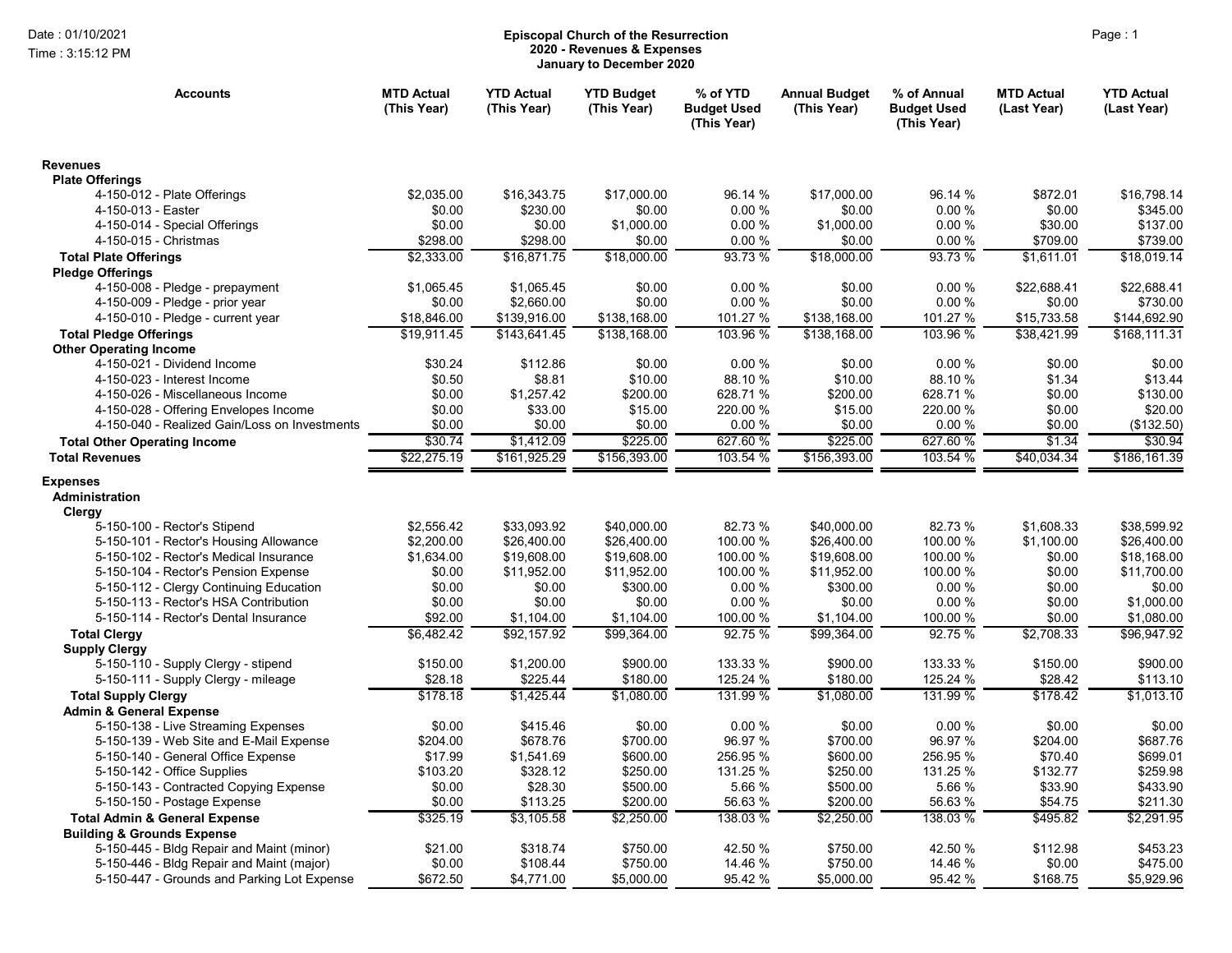Time : 3:15:12 PM

## Date : 01/10/2021 Page : 2 Episcopal Church of the Resurrection 2020 - Revenues & Expenses January to December 2020

| <b>Accounts</b>                                                         | <b>MTD Actual</b><br>(This Year) | <b>YTD Actual</b><br>(This Year) | <b>YTD Budget</b><br>(This Year) | % of YTD<br><b>Budget Used</b><br>(This Year) | <b>Annual Budget</b><br>(This Year) | % of Annual<br><b>Budget Used</b><br>(This Year) | <b>MTD Actual</b><br>(Last Year) | <b>YTD Actual</b><br>(Last Year) |
|-------------------------------------------------------------------------|----------------------------------|----------------------------------|----------------------------------|-----------------------------------------------|-------------------------------------|--------------------------------------------------|----------------------------------|----------------------------------|
| <b>Total Building &amp; Grounds Expense</b><br><b>Utilities Expense</b> | \$693.50                         | \$5.198.18                       | \$6,500.00                       | 79.97 %                                       | \$6.500.00                          | 79.97 %                                          | \$281.73                         | \$6.858.19                       |
| 5-150-416 - Electric Expense                                            | \$162.61                         | \$3,103.83                       | \$4,500.00                       | 68.97 %                                       | \$4,500.00                          | 68.97 %                                          | \$250.36                         | \$4,494.23                       |
| 5-150-417 - Gas Expense                                                 | \$141.70                         | \$1,412.52                       | \$1,725.00                       | 81.89 %                                       | \$1,725.00                          | 81.89%                                           | \$200.73                         | \$1,725.02                       |
| 5-150-418 - Water Expense                                               | \$29.94                          | \$436.91                         | \$600.00                         | 72.82 %                                       | \$600.00                            | 72.82 %                                          | \$44.30                          | \$468.88                         |
| 5-150-419 - Trash Expense                                               | \$0.00                           | \$298.56                         | \$286.56                         | 104.19 %                                      | \$286.56                            | 104.19 %                                         | \$0.00                           | \$258.00                         |
| 5-150-420 - Telephone Expense - local                                   | \$38.39                          | \$450.77                         | \$456.00                         | 98.85 %                                       | \$456.00                            | 98.85 %                                          | \$37.92                          | \$443.96                         |
| 5-150-422 - Internet Service (DSL)                                      | \$42.80                          | \$513.60                         | \$516.00                         | 99.53 %                                       | \$516.00                            | 99.53 %                                          | \$33.17                          | \$519.74                         |
| <b>Total Utilities Expense</b>                                          | \$415.44                         | \$6,216.19                       | \$8,083.56                       | 76.90 %                                       | \$8,083.56                          | 76.90 %                                          | \$566.48                         | \$7.909.83                       |
| <b>Total Administration</b>                                             | \$8.094.73                       | \$108.103.31                     | \$117,277.56                     | 92.18 %                                       | \$117,277.56                        | 92.18 %                                          | \$4,230.78                       | \$115,020.99                     |
| <b>Christian Education</b>                                              |                                  |                                  |                                  |                                               |                                     |                                                  |                                  |                                  |
| 5-150-205 - Adult Education Expense                                     | \$0.00                           | \$249.50                         | \$900.00                         | 27.72 %                                       | \$900.00                            | 27.72 %                                          | \$82.85                          | \$667.16                         |
| 5-150-206 - Church School Expense                                       | \$0.00                           | \$0.00                           | \$1,464.00                       | 0.00%                                         | \$1,464.00                          | 0.00%                                            | \$0.00                           | \$866.58                         |
| 5-150-208 - Tract Rack / Day-by-Day Expense                             | \$0.00                           | \$120.00                         | \$150.00                         | 80.00 %                                       | \$150.00                            | 80.00 %                                          | \$0.00                           | \$188.15                         |
| <b>Total Christian Education</b>                                        | \$0.00                           | \$369.50                         | \$2,514.00                       | 14.70 %                                       | \$2,514.00                          | 14.70 %                                          | \$82.85                          | \$1,721.89                       |
| Evangelism                                                              |                                  |                                  |                                  |                                               |                                     |                                                  |                                  |                                  |
| 5-150-310 - Apportionment Expense                                       | \$1,580.67                       | \$18,968.04                      | \$18,968.04                      | 100.00 %                                      | \$18,968.04                         | 100.00 %                                         | \$1,323.17                       | \$15,878.04                      |
| <b>Total Evangelism</b>                                                 | \$1.580.67                       | \$18,968.04                      | \$18,968.04                      | $100.00\%$                                    | \$18.968.04                         | 100.00 %                                         | \$1,323.17                       | \$15.878.04                      |
| <b>Parish Life</b>                                                      |                                  |                                  |                                  |                                               |                                     |                                                  |                                  |                                  |
| <b>Insurance Expense</b>                                                |                                  |                                  |                                  |                                               |                                     |                                                  |                                  |                                  |
| 5-150-440 - Property & Casualty Insurance                               | \$1,451.00                       | \$5,755.25                       | \$5,600.00                       | 102.77 %                                      | \$5,600.00                          | 102.77 %                                         | \$0.00                           | \$5,563.00                       |
| 5-150-442 - Workers Comp Insurance                                      | \$0.00                           | \$254.00                         | \$250.00                         | 101.60 %                                      | \$250.00                            | 101.60 %                                         | \$0.00                           | \$251.00                         |
| <b>Total Insurance Expense</b>                                          | \$1,451.00                       | \$6.009.25                       | \$5,850.00                       | 102.72 %                                      | \$5.850.00                          | 102.72 %                                         | \$0.00                           | \$5.814.00                       |
| <b>Other Parish Life</b>                                                |                                  |                                  |                                  |                                               |                                     |                                                  |                                  |                                  |
| 5-150-415 - Sexton/Cleaning Expense                                     | \$800.00                         | \$2,073.10                       | \$6,500.00                       | 31.89 %                                       | \$6,500.00                          | 31.89 %                                          | \$500.00                         | \$6,375.00                       |
| 5-150-425 - Hospitality Expense                                         | \$0.00                           | \$174.97                         | \$500.00                         | 34.99 %                                       | \$500.00                            | 34.99 %                                          | \$59.10                          | \$558.08                         |
| 5-150-430 - Pastoral Care/Flowers                                       | \$0.00                           | \$0.00                           | \$100.00                         | 0.00%                                         | \$100.00                            | 0.00%                                            | \$0.00                           | \$0.00                           |
| <b>Total Other Parish Life</b>                                          | \$800.00                         | \$2,248.07                       | \$7,100.00                       | 31.66 %                                       | \$7,100.00                          | 31.66 %                                          | \$559.10                         | \$6.933.08                       |
| <b>Total Parish Life</b>                                                | \$2,251.00                       | \$8,257.32                       | \$12,950.00                      | 63.76 %                                       | \$12,950.00                         | 63.76 %                                          | \$559.10                         | \$12,747.08                      |
| Prayer & Worship<br><b>Music</b>                                        |                                  |                                  |                                  |                                               |                                     |                                                  |                                  |                                  |
| 5-150-518 - Musician Expense                                            | \$600.00                         | \$3,750.00                       | \$7,500.00                       | 50.00 %                                       | \$7,500.00                          | 50.00 %                                          | \$1,000.00                       | \$7,135.00                       |
| 5-150-519 - Substitute Organist Expense                                 | \$0.00                           | \$300.00                         | \$300.00                         | 100.00 %                                      | \$300.00                            | 100.00 %                                         | \$0.00                           | \$0.00                           |
| 5-150-520 - Music Director Wages                                        | \$1,334.87                       | \$13,477.91                      | \$13,758.00                      | 97.96 %                                       | \$13,758.00                         | 97.96 %                                          | \$1,840.83                       | \$13.791.46                      |
| 5-150-521 - Music Expense                                               | \$139.00                         | \$650.57                         | \$500.00                         | 130.11 %                                      | \$500.00                            | 130.11 %                                         | \$0.00                           | \$379.12                         |
| <b>Total Music</b>                                                      | \$2,073.87                       | \$18,178.48                      | \$22,058.00                      | 82.41 %                                       | \$22,058.00                         | 82.41 %                                          | \$2,840.83                       | \$21,305.58                      |
| Worship                                                                 |                                  |                                  |                                  |                                               |                                     |                                                  |                                  |                                  |
| 5-150-515 - Altar Supply Expense                                        | \$370.60                         | \$1,009.64                       | \$800.00                         | 126.20 %                                      | \$800.00                            | 126.20 %                                         | \$0.00                           | \$1,249.59                       |
| 5-150-516 - Liturgical Supply Expense                                   | \$0.00                           | \$466.34                         | \$500.00                         | 93.27 %                                       | \$500.00                            | 93.27 %                                          | \$0.00                           | \$472.25                         |
| 5-150-523 - Nursery Expense                                             | \$0.00                           | \$0.00                           | \$1,000.00                       | 0.00%                                         | \$1,000.00                          | 0.00%                                            | \$0.00                           | \$398.31                         |
| <b>Total Worship</b>                                                    | \$370.60                         | \$1,475.98                       | \$2,300.00                       | 64.17 %                                       | \$2,300.00                          | 64.17 %                                          | \$0.00                           | \$2,120.15                       |
| <b>Total Prayer &amp; Worship</b>                                       | \$2,444.47                       | \$19,654.46                      | \$24,358.00                      | 80.69%                                        | \$24,358.00                         | 80.69%                                           | \$2,840.83                       | \$23,425.73                      |
| <b>Stewardship</b>                                                      |                                  |                                  |                                  |                                               |                                     |                                                  |                                  |                                  |
| 5-150-611 - Stewardship Expense                                         | \$0.00                           | \$45.59                          | \$50.00                          | 91.18 %                                       | \$50.00                             | 91.18%                                           | \$0.00                           | \$99.00                          |
| <b>Treasurer Expense</b>                                                |                                  |                                  |                                  |                                               |                                     |                                                  |                                  |                                  |
| 5-150-612 - Treasurer Expense                                           | \$0.00                           | \$0.00                           | \$50.00                          | 0.00%                                         | \$50.00                             | 0.00%                                            | \$0.00                           | \$0.00                           |
| 5-150-613 - Offering Envelope Expense                                   | \$0.00                           | \$74.53                          | \$75.00                          | 99.37 %                                       | \$75.00                             | 99.37 %                                          | \$0.00                           | \$74.11                          |
| 5-150-614 - Bank Fees                                                   | \$10.00                          | \$132.00                         | \$150.00                         | 88.00 %                                       | \$150.00                            | 88.00 %                                          | \$10.00                          | \$143.95                         |